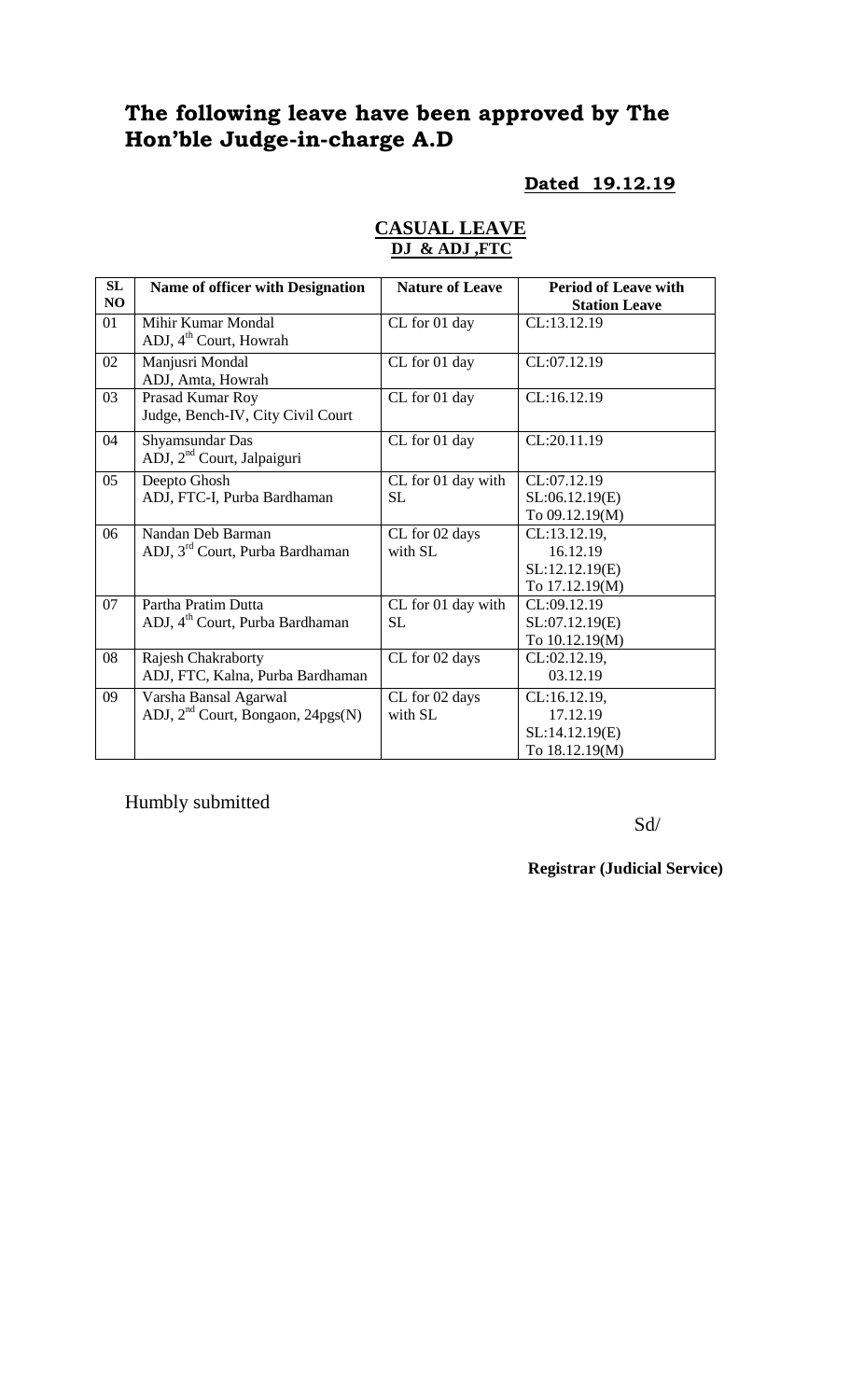# **The following leave have been approved by The Hon'ble Judge-in-charge A.D**

# **Dated 19.12.19**

#### **CASUAL LEAVE DJ & ADJ ,FTC**

| <b>SL</b> | Name of officer with Designation   | Nature of      | <b>Period of Leave with</b> |
|-----------|------------------------------------|----------------|-----------------------------|
| NO.       |                                    | Leave          | <b>Station Leave</b>        |
| 01        | Arghadeb Khan                      | CL for 03 days | CL:18.12.19                 |
|           | Judge, Bench-XII, City Civil Court |                | To 20.12.19                 |
|           |                                    |                |                             |
|           |                                    |                |                             |
| 02        | Kausik Bhattacharyya               | CL for 01 day  | CL:23.12.19                 |
|           | DJ, Paschim Medinipur              | with SL        | SL:21.12.19(E)              |
|           |                                    |                |                             |
|           |                                    |                |                             |

Humbly submitted

Sd/

**Registrar (Judicial Service)**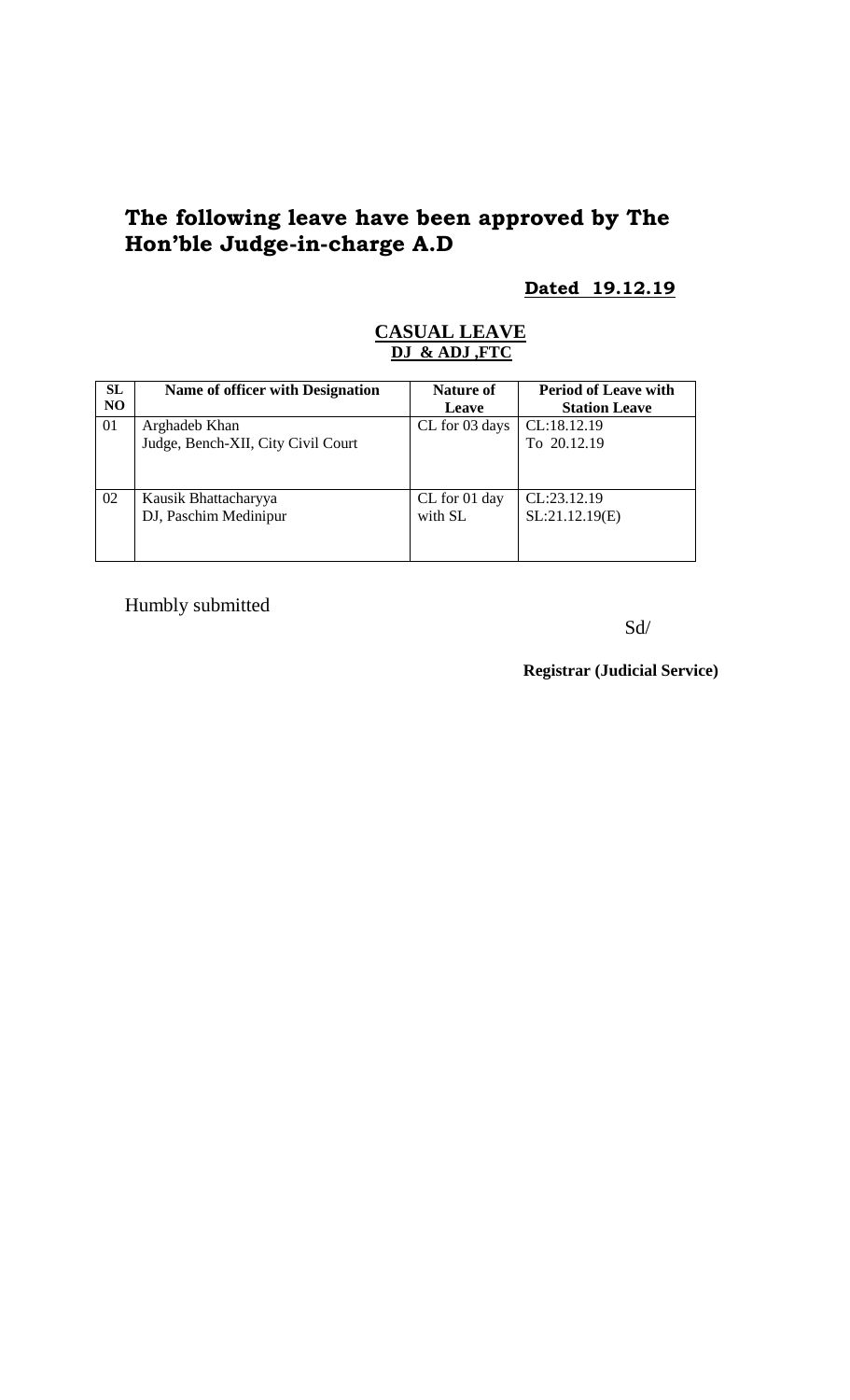# **The following leave have been approved by the Hon'ble Judge-in-Charge A.D.**

#### **Dated : 19.12.2019**

## **DJ / ADJ**

| SL | Name of officer with Designation                    | <b>Nature of Leave</b> | <b>Period of Leave with Station</b> |
|----|-----------------------------------------------------|------------------------|-------------------------------------|
| NO |                                                     |                        | <b>Leave</b>                        |
| 01 | Smt. Indrila Mukhopadhyay Mitra                     | Commuted Leave for     | From 11.11.2019 to 18.11.2019       |
|    | ADJ, 2 <sup>nd</sup> Court, Raiganj, Uttar Dinajpur | 08 days                |                                     |
|    |                                                     |                        |                                     |
| 02 | Sri Madhumita Roy-I                                 | Commuted Leave for     | From 30.10.2019 to 08.11.2019       |
|    | ADJ, 3 <sup>rd</sup> Court, Krishnagar, Nadia       | 10 days                |                                     |
| 03 | Smt. Chandrani Mukherjee (Banerjee), ADJ,           | Commuted Leave for     | From 28.11.2019 to 02.12.2019       |
|    | 1 <sup>st</sup> Court, Durgapur, Paschim Bardhaman  | 05 days                |                                     |

### **ADJ, FTC/ CJ(SD)**

| SL<br>NO | Name of officer with Designation         | <b>Nature of Leave</b>      | <b>Period of Leave with Station</b><br>Leave |
|----------|------------------------------------------|-----------------------------|----------------------------------------------|
| 04       | Sri Arun Rai<br>ADJ, FTC-I, Howrah       | Earned Leave for 03<br>days | From 11.12.2019. to 13.12.2019               |
| 05       | Sri Pijush Ghosh<br>ADJ, FTC-II, Purulia | Earned Leave for 03<br>days | From 03.12.2019 to 05.12.2019                |

#### **ACJM**

| SL<br>NO | Name of officer with Designation                                   | <b>Nature of Leave</b>        | <b>Period of Leave with Station</b><br><b>Leave</b> |
|----------|--------------------------------------------------------------------|-------------------------------|-----------------------------------------------------|
|          |                                                                    |                               |                                                     |
| 06       | Smt. Purba Kundu<br>$ACJM$ , $2nd$ Court, Alipurduar<br>Jalpaiguri | Commuted Leave for<br>04 days | From 30.10.2019 to 02.11.2019                       |

#### **JM**

| <b>SL</b>      | Name of officer with Designation      | <b>Nature of Leave</b> | <b>Period of Leave with Station</b> |
|----------------|---------------------------------------|------------------------|-------------------------------------|
| N <sub>O</sub> |                                       |                        | Leave                               |
| 07             | Sri Koustuv Mukhopdhyay               | Commuted Leave for     | From 10.12.2019 to 12.12.2019       |
|                | Principal Magistrate, JJB, Calcutta   | 03 days                |                                     |
| 08             | Sri Sridip Ballav                     | Earned Leave for 06    | From 05.12.2019 to 10.12.2019       |
|                | Principal Magistrate, JJB, 24 Pgs (N) | days                   |                                     |
|                | DOR: 18.12.2019                       |                        |                                     |
|                |                                       |                        |                                     |

#### **CJ(JD)**

| SL<br>NO | Name of officer with Designation                                                            | <b>Nature of Leave</b> | <b>Period of Leave with Station</b><br><b>Leave</b> |
|----------|---------------------------------------------------------------------------------------------|------------------------|-----------------------------------------------------|
| 09       | Sri Arko Dev Mukherjee, CJ(JD), $2^{nd}$ Court, Earned Leave for 05<br>Basirhat, 24 Pgs (N) | days                   | From 03.12.2019 to 07.12.2019                       |

Humbly submitted